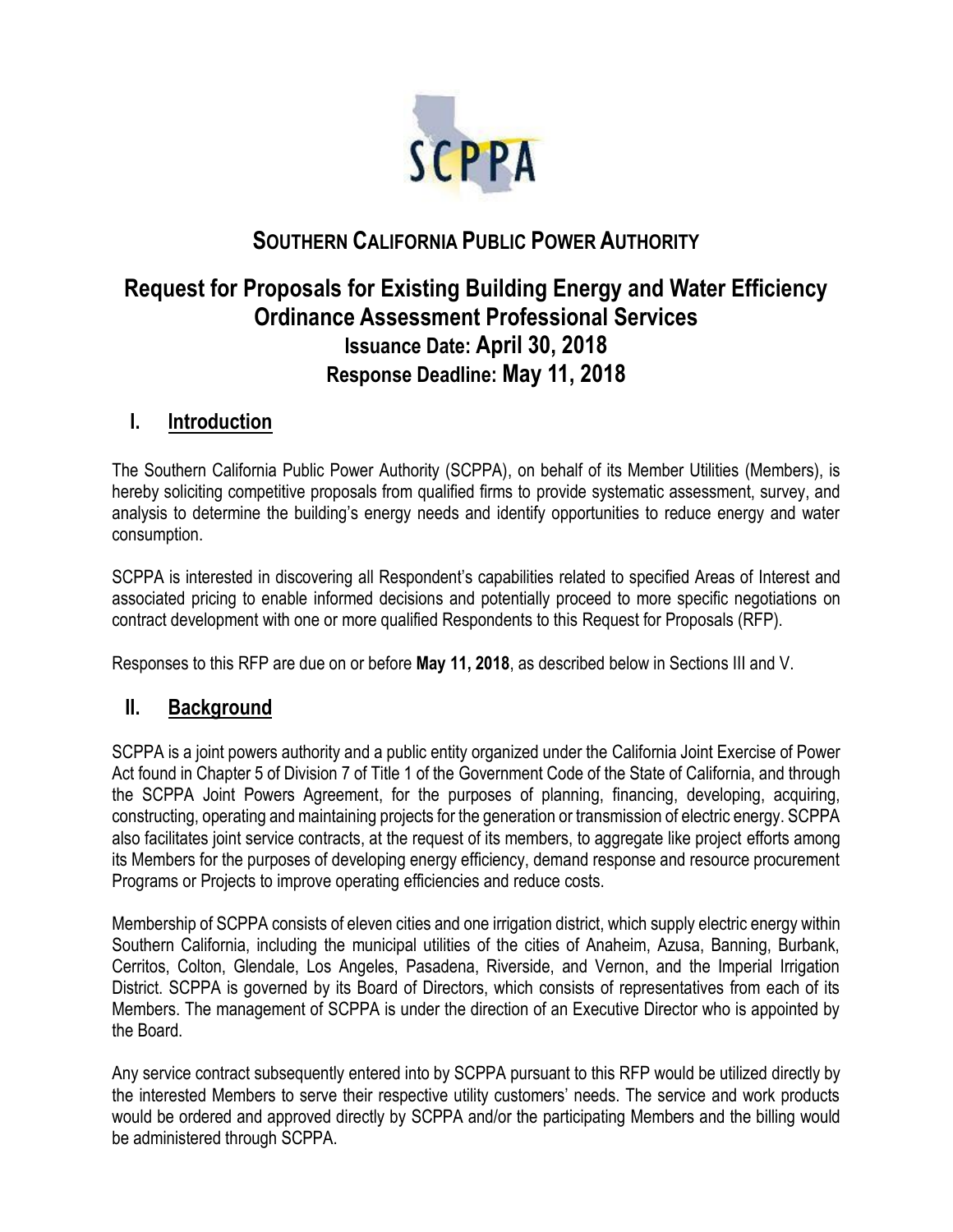# **III. Areas of Interest**

The City of Los Angeles has issued Ordinance No. 184674, (Attachment A) the Existing Buildings Energy and Water Efficiency (EBEWE) program ordinance, which requires existing buildings to undergo energy and water efficiency audits, retro-commissioning and annual benchmarking of energy and water consumption. The Los Angeles Department Water and Power (LADWP) is requesting proposals from qualified consultants to provide comprehensive, professional Building Energy and Water Efficiency Ordinance assessment services for forty three (43) buildings (Attachment B) and an EBEWE compliance plan as defined in the ordinance. The buildings include; office/administration buildings, warehouses, general shops, automotive shops, light mechanical shops, parking structures, testing laboratories and training facilities.

The analysis will be utilized for establishing an EBEWE compliance plan. The final plan will be submitted to the City of Los Angeles Building and Safety (LADBS) for review and approval. Both Sub-Task 1: Building Energy and Water Efficiency Ordinance Assessment for all forty three (43) LADWP buildings and Sub-Task 2: EBEWE Compliance Plan must completed before January 31, 2019.

#### **Sub-Task 1: Building Energy and Water Efficiency Ordinance Assessment**

The Building Energy and Water Efficiency Ordinance Assessment shall include, but may not be limited to:

- Building Exterior Systems roofs, walls, window systems, doors;
- Heating, Ventilation and Air Conditioning;
- Plumbing;
- Electrical and Service Distribution: Determine what building(s), parts of buildings, outside lighting, electrical vehicle, and solar are connected to respective meter(s);
- Landscape and irrigation system;
- Electrical Plugload.

The analysis should include the following:

- Analysis of building and utility data, including study of equipment condition and lifespan and analysis of meter data;
- The understanding of building behavior and of the interactions with weather, occupancy and operating schedules;
- Identification of Operation and Maintenance procedures and an implementation cost and energy savings projected estimate;
- Identification of selections of energy conservation measures to achieve 15% energy consumption reduction and estimates of costs and savings;
- Identification of selections of water conservation measures to achieve 20% water consumption reduction and estimates of costs and savings;
- Assessment of whether the building's water systems are in conformance with the Los Angeles Municipal Code and Building Code Standards (California Code of Regulations, Title 24) and identification of non-conforming fixtures or operations. Please refer to LADBS Ordinance No. 184674, Code section 91.9706.2.3 Exemptions, Section 2a, 2b, and 2c.
- Identification of customer concerns, special conditions, issues, and needs.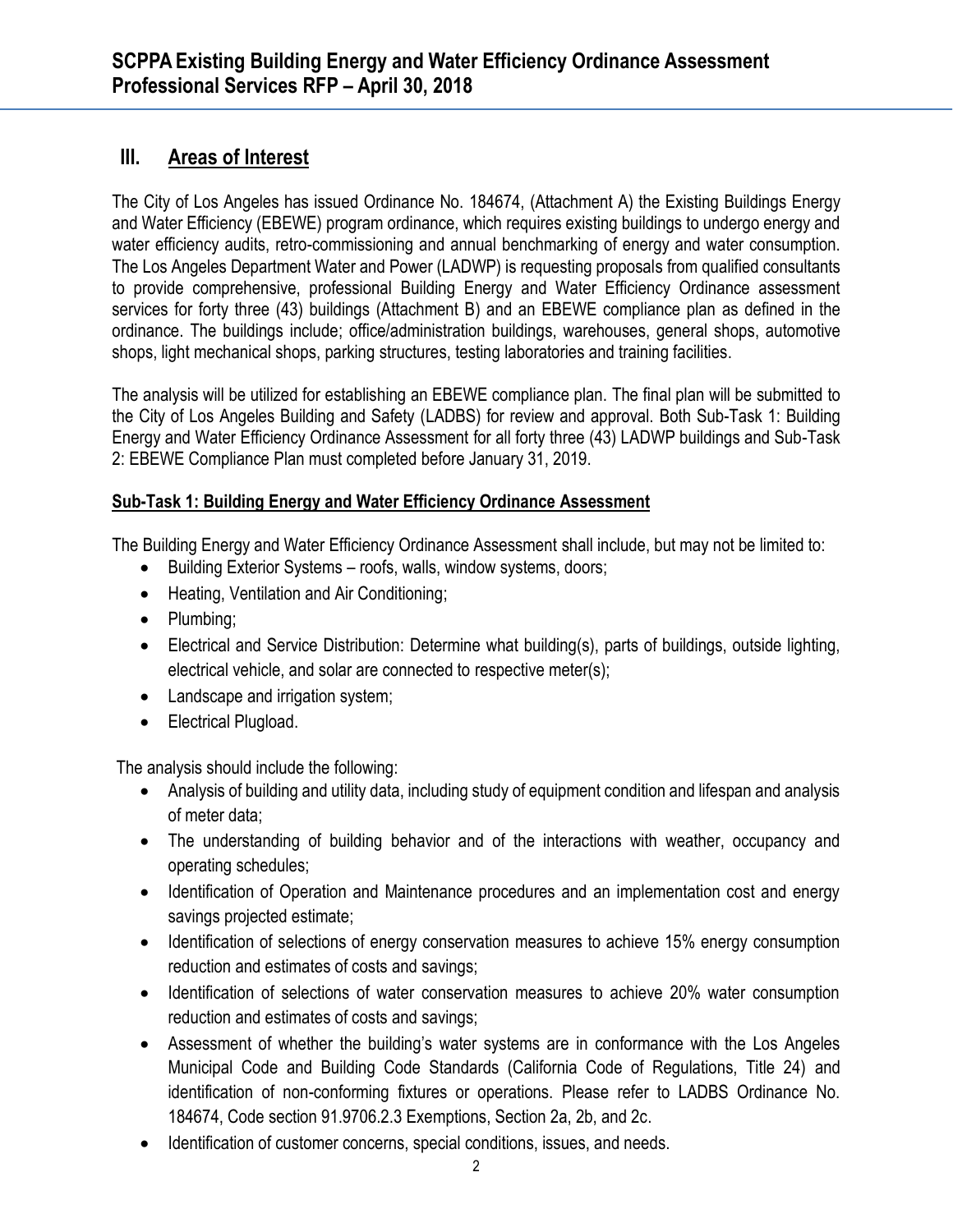### **SCPPA Existing Building Energy and Water Efficiency Ordinance Assessment Professional Services RFP – April 30, 2018**

Coordinate with the LADWP project manager to identify all reliable sources of existing data such as plans, utilities data, studies, etc. For consistency, energy and water measures shall be defined along with a standard list of recommendations and actions for facility managers to choose from. Recommended actions and implementation timelines shall be defined for individual components.

#### Deliverables:

The Consultant shall develop a standard format of an assessment report to provide to LADWP for each building. The standard format of the assessment report shall be approved by LADWP prior to commencing the assessment. The assessment report of the above information for each building and shall be delivered in hard copy [four (4) copies] and electronic form and shall become the sole property of LADWP. The content of the report shall include the following:

- Building and operations overview;
- Current condition;
- Identified operation and maintenance procedures, implementation cost, and estimate projected energy savings;
- Identified selections of energy conservations measures to achieve 15% energy consumption, implementation cost, and estimate projected energy savings;
- Identified selection of water conservations measures to achieve 20% water consumption reduction, implementation cost, and estimate projected water saving;
- Discussion of building water system conformance with the Los Angeles Municipal Code and Building Code Standards (California Code of Regulations, Title 24) and identification of non-conforming fixtures or operations. Please refer to LADBS Ordinance No. 184674, Code section 91.9706.2.3 Exemptions, Section 2a, 2b, and 2c.
- Suggested priority list and/or timeline for implementation of the energy and water measures.

#### **Sub-Task 2: EBEWE Compliance Plan**

Establish an EBEWE Compliance Plan based on the Building Energy and Water Efficiency Ordinance Assessment. The Compliance Plan must achieve EBEWE compliance within five years for all forty-three buildings and shall specify which buildings will be brought into compliance for each year of the five-year implementation plan. Buildings already in compliance or most quickly to be brought into compliance by December 2019 will be prioritized for reporting to LADBS as described below. Those requiring more retrocommissioning activities to bring them into EBEWE compliance will be prioritized for later years in the Compliance Plan. The Compliance Plan will include all assumptions and critical milestones to achieve full compliance at the end of the five-year period. The Consultant shall submit a draft EBEWE compliance plan to LADWP for review and comments prior to finalizing the plan.

Beginning December 2019, and each year thereafter for the five-year Compliance Plan, a report will be submitted to LADBS specifying buildings that have met energy and water conservation measures under the EBEWE Ordinance. LADWP and the Consultant shall jointly finalize the report format before submission of the first LADBS report.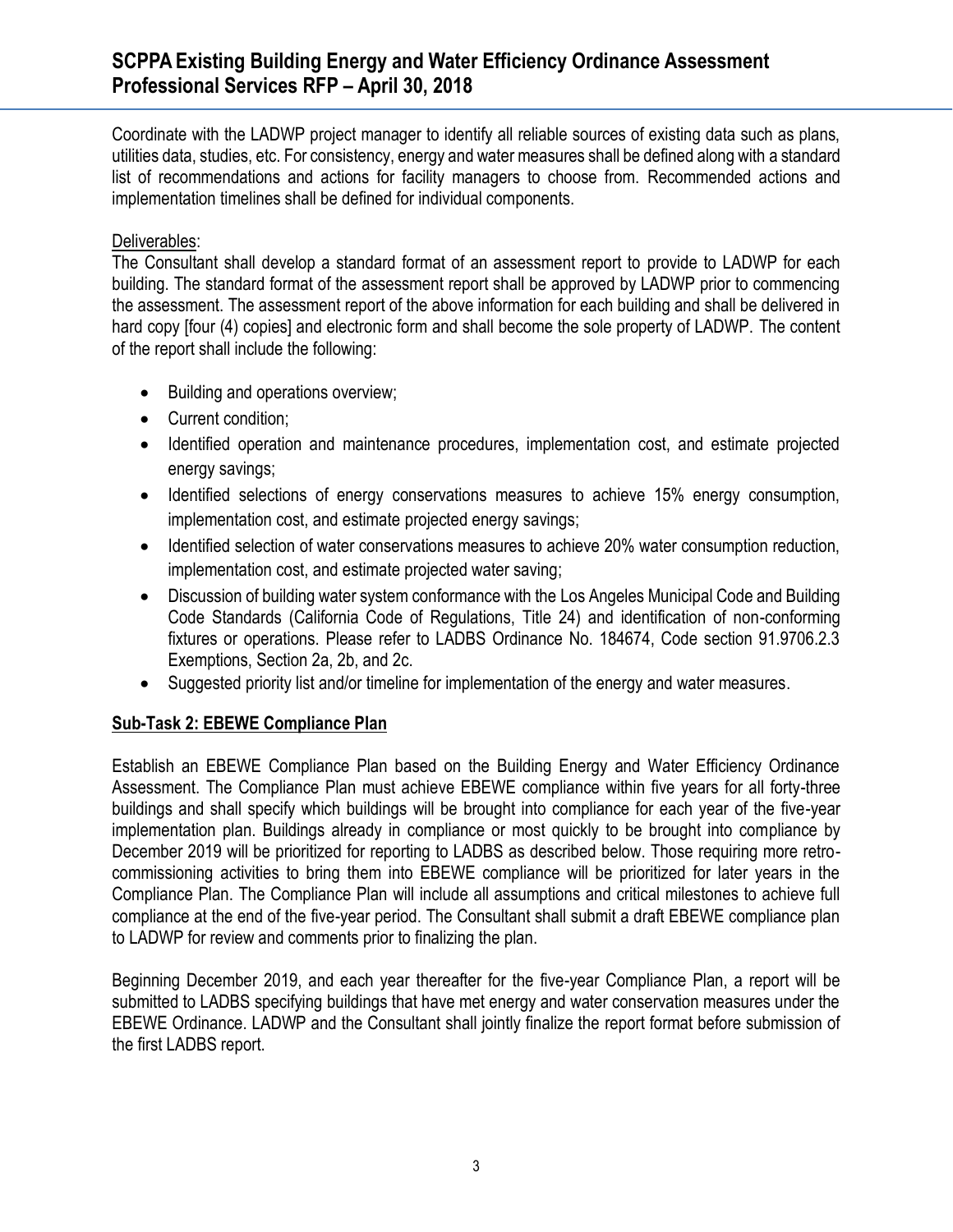#### Deliverables:

The Consultant shall provide one final report of the above information and shall be delivered in hard copy [four (4) copies] and electronic form and all contents including intellectual property shall become the sole property of LADWP.

### **Timeline / Schedule\***

| SCPPA Building Energy and Water Efficiency Ordinance Assessment Professional Services RFP<br><b>Selection Process</b> |                       |
|-----------------------------------------------------------------------------------------------------------------------|-----------------------|
| <b>Schedule of Requirements</b>                                                                                       | <b>Target Date(s)</b> |
| <b>Issue RFP</b>                                                                                                      | April 30, 2018        |
| Questions Due                                                                                                         | May 4, 2018           |
| Responses Due                                                                                                         | May 11, 2018          |
| Review of Responses                                                                                                   | May 14-25, 2018       |
| Interviews (if necessary)                                                                                             | May 20-21, 2018       |
| Selection of Respondent(s)                                                                                            | May 31, 2018          |

**\***Timeline/Schedule is subject to change.

# **IV. Proposal Submission Required Elements**

#### 1. **Transmittal Letter Content:**

- a. A brief statement of the Respondent's understanding of the work to be done and commitment to perform the work as scheduled, including:
	- i) statement of work specifications; and
	- ii) reference to any proposed contractual terms and conditions required by the Respondent; and
	- iii) a summary of exceptions taken to the RFP requirements; and
	- iv) any and all expectations from SCPPA including, but not limited to: requirements definitions, strategy refinement, and staffing requirements to support the proposed project or program implementation.
- b. An officer authorized to bind must sign the proposal on behalf of the Respondent and must include the following declarations on the transmittal letter:

"This proposal is genuine, and not sham or collusive, nor made in the interest or in behalf of any person not herein named; the Respondent has not directly or indirectly induced or solicited any other Respondent to put in a sham bid, or any other person, firm or corporation to refrain from submitting a proposal; and the Respondent has not in any manner sought by collusion to secure for themselves an advantage over any other Respondent."

2. **Respondent Information**: Provide legal name of Company or Individual, physical street address, the name(s) and title(s) of the individual(s) authorized to represent the Respondent, including telephone number(s) and email address(es).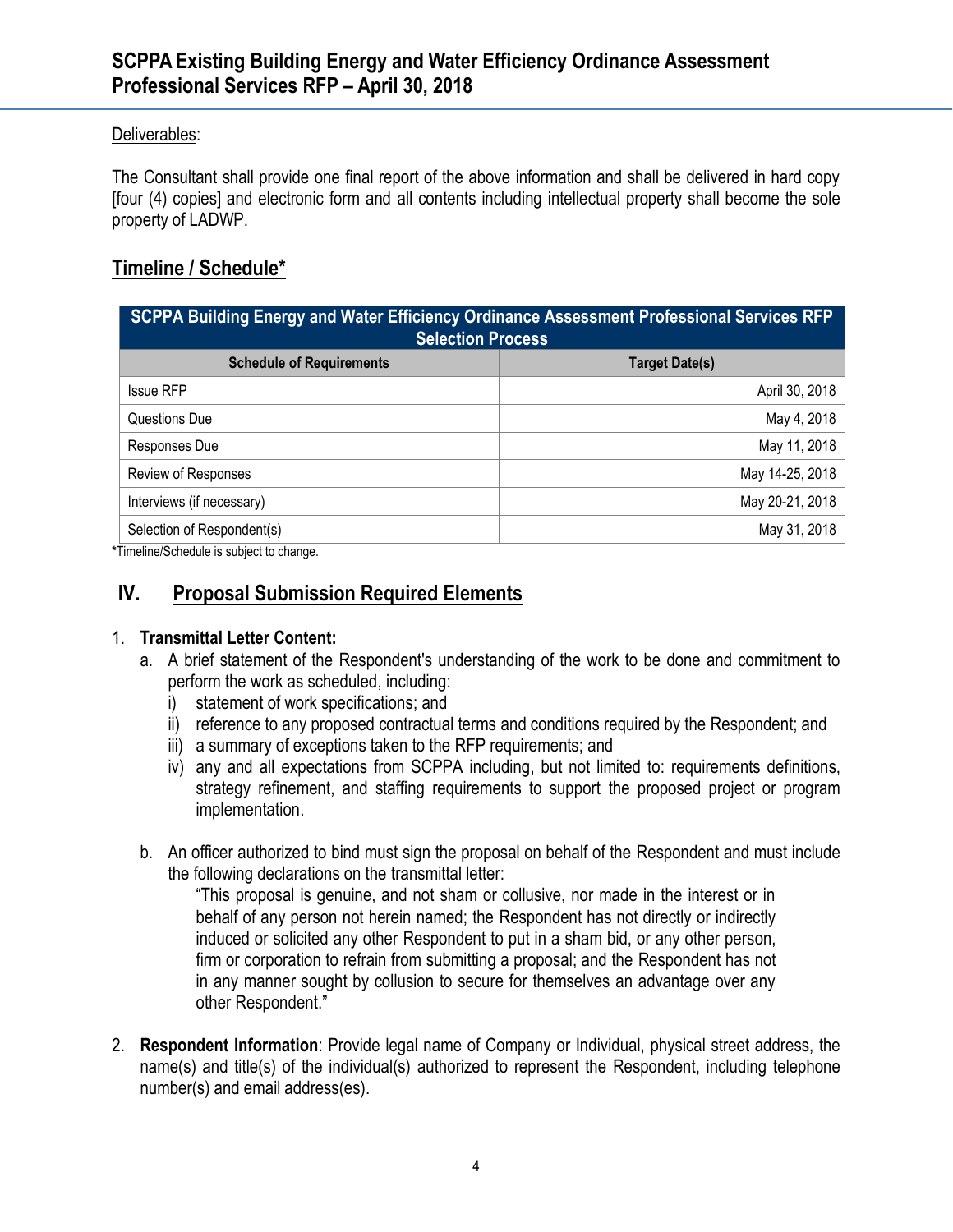# **SCPPA Existing Building Energy and Water Efficiency Ordinance Assessment Professional Services RFP – April 30, 2018**

- 3. **Proposal:** Proposals must include a description of the proposed project or program, how it meets (or does not meet) each of the objectives of this RFP, and a detailed description addressing all of the Areas of Interest. Such submittals shall be no more than 20, double-sided, pages in length. Respondents may also include additional information or offerings for services, products, tasks, task elements and/or functions that may not be part of or included in the RFP, but are deemed by the Respondent to be pertinent and potentially valuable to SCPPA or its Members. Any additional information provided to supplement the Respondent's Proposal, as defined directly above, shall be clearly marked as "Supplemental Information". SCPPA will have full discretionary authority to consider, accept and/or reject without cause such supplemental information that is not directly requested, included in or made part of the RFP.
- 4. **Fees:** All price proposals should be made based on good faith estimates of the requirements defined in this RFP. Pricing for support services can be presented on a fixed-fee basis or on a time and materials (T&M) basis. One response from the same Respondent can include one or more fixed-fee offerings and one or more T&M offerings. T&M proposals should include all necessary details of the fees, labor rates and service charges associated with any and all service offerings, with an estimated number of hours required for all different levels of labor. These estimates shall not be binding but instead be used as benchmarks for comparative evaluation. Responses do not need to include, but Respondent shall be prepared to provide, a breakdown of the applicable overheads and fringe benefit costs that are part of any labor rates and other direct costs associated with the services to be performed.

Contractor will provide a breakdown of costs per facility.

- 5. **Experience:** Respondent shall clearly identify project participants and management team, including:
	- a. Describe your firm's experience as may be applicable to this RFP, your organizational structure, management qualifications, and other contract related qualifications, including number of years firm has been in business.
	- b. Specify key employees and describe their qualifications, experience and duties related to this RFP, including the office location(s) where work will be performed, in addition to the physical street address referenced above.
	- c. Provide a commitment statement for the retention and use of key employees as proposed, their availability to initiate and sustain the proposal, as well as planned supplemental employees if key personnel are not available to assure project delivery.
	- d. State whether Respondent will use subcontractors to perform services pursuant to the contract. Should the use of subcontractors be offered, the Respondent shall provide the same assurances of competence for the subcontractor, plus the demonstrated ability to manage and supervise the subcontracted work. Subcontractors shall not be allowed to further subcontract with others for work. The provisions of any contract resulting from this RFP shall apply to all subcontractors in the same manner as to the Respondent.
	- e. Respondent shall indicate any and all pending litigation that could affect the viability of Respondent's proposal, continuance of existing contracts, operation or financial stability.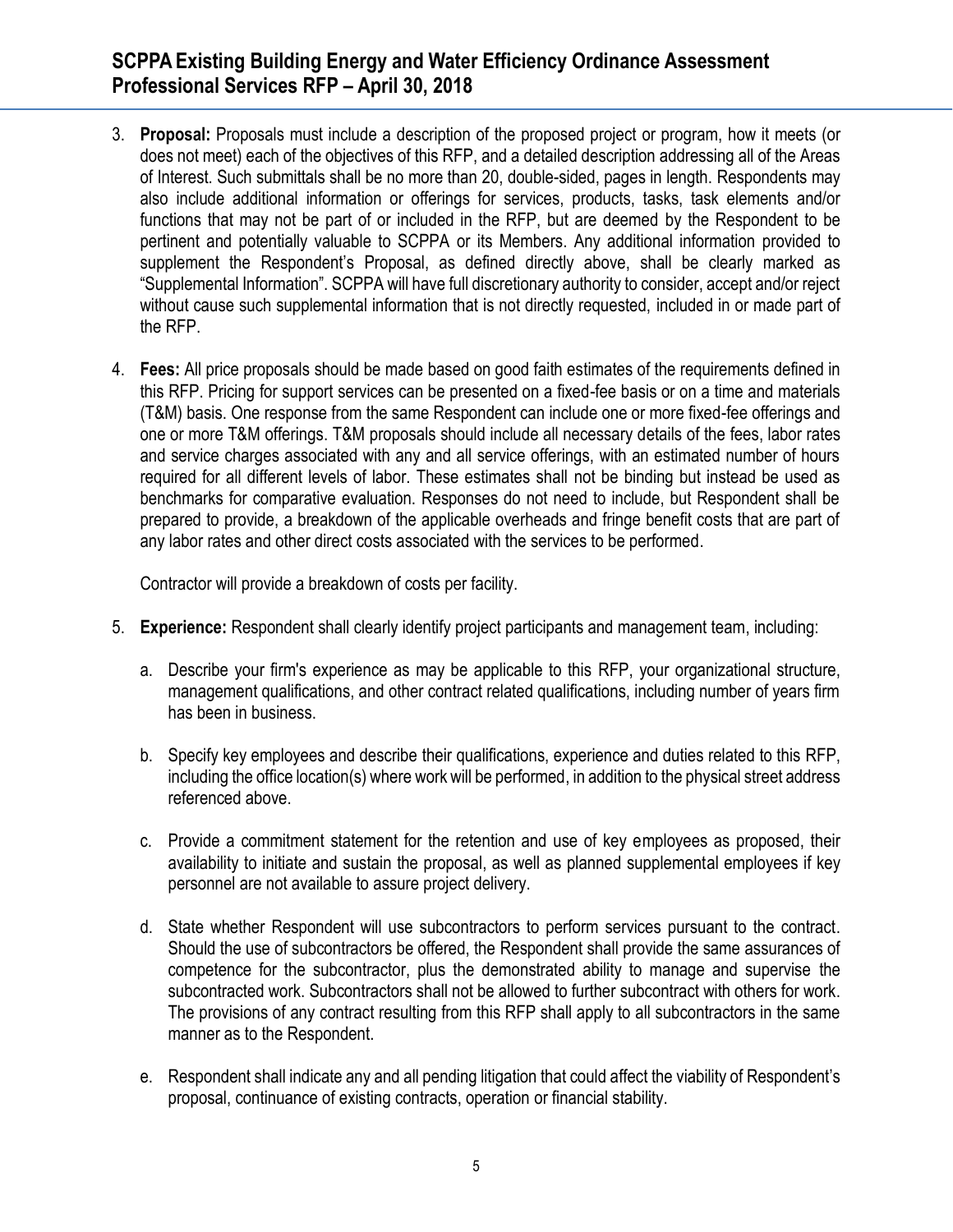#### 6. **References:**

- a. Describe whether the Respondent has, within the last five (5) years, rendered any service to SCPPA or to any of SCPPA's Members, either as a contractor or subcontractor, either under the current Respondent's name or any other name or organization. If so, please provide details (status as prime or subcontractor, brief description of the contract, contract start and end date, the contract administrator name, and total actual contract expenditures).
- b. If the Respondent has not rendered any service within the last five (5) years to SCPPA or to any of SCPPA's Members, then please provide references over that period with the details described above including the counterparty for which services were provided.
- c. Identify existing related or relevant projects or programs which Respondent developed and/or operates that would demonstrate Respondent's capabilities in this area.
- d. Describe relevant program development and implementation experience, approach, and provide a list of references for similar projects completed.

# **V. Proposal Submission Delivery Requirements**

There will not be an initial Respondent's pre-bid conference associated with this RFP. Clarification questions may be addressed to [bcope@scppa.org.](mailto:bcope@scppa.org)

The deadline to submit questions on this RFP will be 4:00PM (PDT) on **May 4, 2018**. All questions should be submitted electronically via e-mail to: [bcope@scppa.org,](file://///app-server/data/RFPs_RFQs_RFIs/Public%20Benefits%20Committee/Paperless%20Rebate%20Automation/RFP/bcope@scppa.org) referencing **Existing Building Energy and Water Efficiency Ordinance Assessment Professional Services RFP** in the subject line. Answers to all questions will be provided to inquisitor via e-mail within 5 business days from the date received. Answers to questions that SCPPA, at its sole determination and discretion, deems to be substantive or that would place the inquisitor at a distinct and unfair advantage to other potential Respondents will be posted on SCPPA's website at <http://www.scppa.org/pages/misc/RFPs.html> within 7 business days from the date received, but no later than **May 7, 2018**. It is the responsibility of potential Respondents to review this website for any and all postings.

One (1) hard copy of your response, including a transmittal letter of an authentic offer with wet-ink signature, and any supporting documentation should be delivered no later than 4:00 pm PST on **May 11, 2018** to:

Southern California Public Power Authority **Existing Building Energy and Water Efficiency Ordinance Assessment Professional Services RFP** Attention: Bryan Cope 1160 Nicole Court Glendora, California 91740

One (1) electronic copy of your proposal should also be delivered to the address above, preferably on a CD or USB flash drive, or alternatively e-mailed to [bcope@scppa.org](mailto:bcope@scppa.org) no later than the time and date referenced above.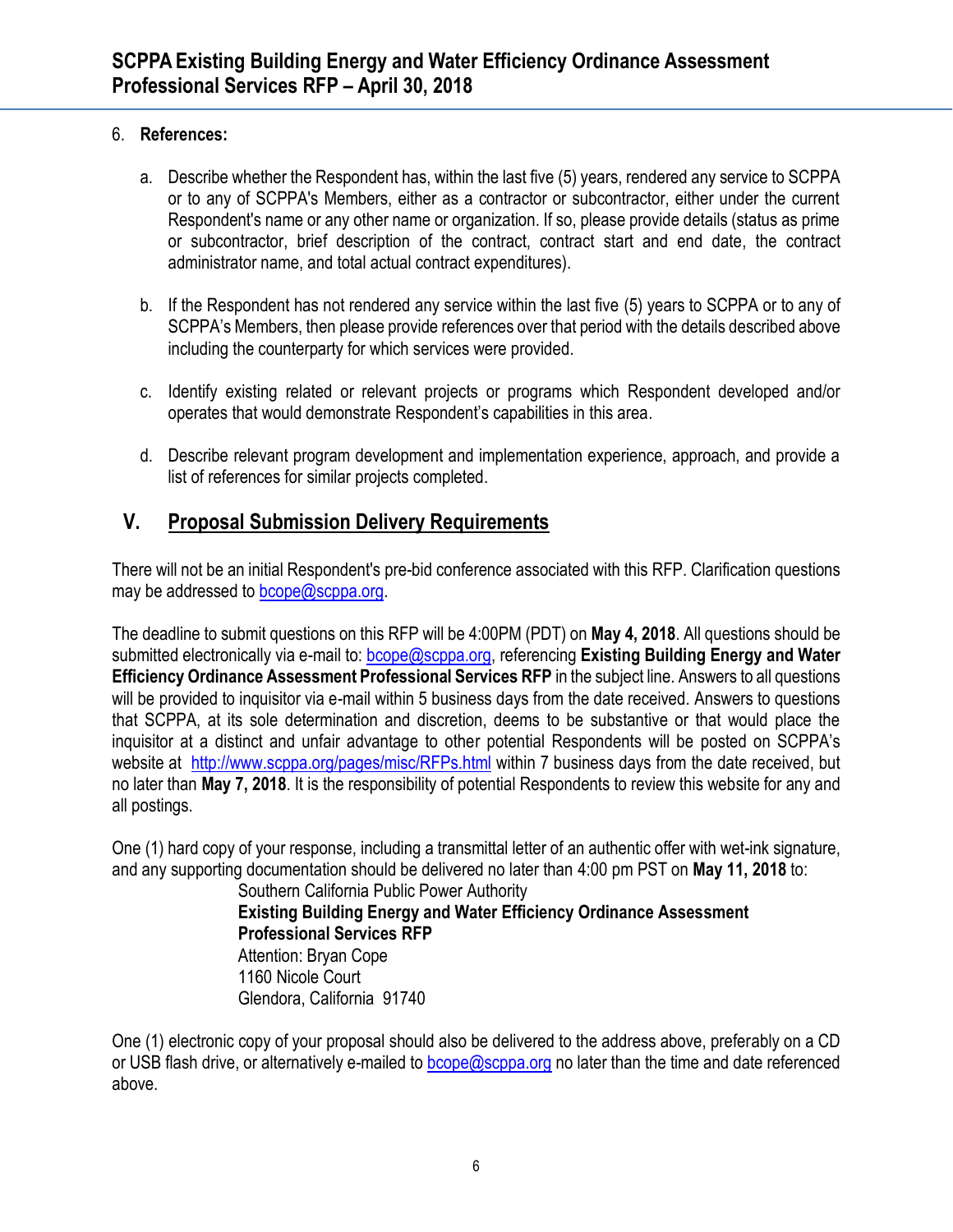No contact should be made with the Board of Directors, committees or working group representatives, or SCPPA Members concerning this RFP.

All information received by SCPPA in response to this RFP is subject to the California Public Records Act and may be subject to the California Brown Act and all submissions may be subject to review in the event of an audit.

# **VI. Terms and Conditions**

- 1. SCPPA reserves the right to cancel this RFP at any time, reject any and all proposals and to waive irregularities.
- 2. SCPPA shall determine at its sole discretion the value of any and/or all proposals including price and non-price attributes.
- 3. Proposals may be sub-divided or combined with other proposals, at SCPPA's sole discretion.
- 4. SCPPA shall perform an initial screening evaluation to identify and eliminate any proposals that are, for example, not responsive to the RFP, do not meet the minimum requirements set forth in the RFP, are not economically competitive with other proposals, or are submitted by Respondents that lack appropriate creditworthiness, sufficient financial resources, or qualifications to provide dependable and reliable services for this RFP.
- 5. SCPPA reserves the right to submit follow up questions or inquiries to request clarification of information submitted and to request additional information from any one or more of the Respondents.
- 6. SCPPA reserves the right, without qualification and in its sole discretion, to accept or reject any or all proposals for any reason without explanation to the Respondent, or to make any award to that Respondent, who, in the opinion of SCPPA, will provide the most value to SCPPA and its Members.
- 7. SCPPA may decline to enter into any potential engagement agreement or contract with any Respondent, terminate negotiations with any Respondent, or to abandon the request for proposal process in its entirety.
- 8. SCPPA reserves the right to make an award, at its sole discretion, irrespective of price or technical ability, if SCPPA determines that to do so would result in the greatest value to SCPPA and its Members.
- 9. Those Respondents who submit proposals agree to do so without legal recourse against SCPPA, its Members, their directors, officers, employees and agents for rejection of their proposal(s) or for failure to execute or act on their proposal for any reason.
- 10. SCPPA shall not be liable to any Respondent or party in law or equity for any reason whatsoever for any acts or omissions arising out of or in connection with this RFP.
- 11. SCPPA shall not be liable for any costs incurred by any Respondents in preparing any information for submission in connection with this RFP process or any and all costs resulting from responding to this RFP. Any and all such costs whatsoever shall remain the sole responsibility of the Respondent.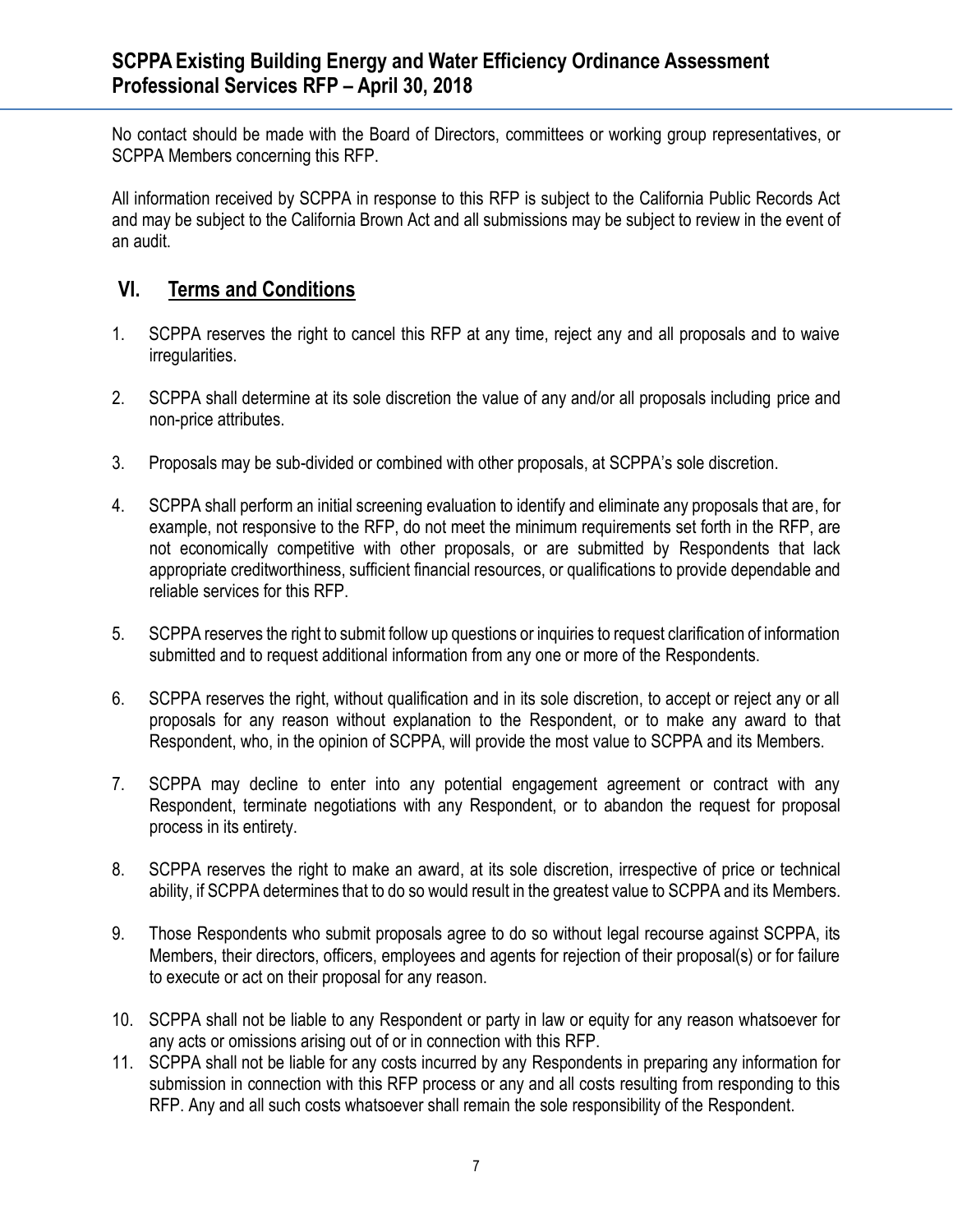- 12. SCPPA may require certain performance assurances from Respondents prior to entering into negotiations for work that may result from this RFP. Such assurances may potentially include a requirement that Respondents provide some form of performance security.
- 13. Prior to contract award, the successful Respondent shall supply a detailed breakdown of the applicable overheads and fringe benefit costs that are part of the labor rates and other direct costs associated with the services to be performed.
- 14. SCPPA Members, either collectively or individually may contact Respondents to discuss or enter into negotiations regarding a proposal. SCPPA is not responsible or liable for individual Members interactions with the Respondent which are not entirely conducted through SCPPA or at SCPPA's option or election to engage the Respondent as defined within the RFP.
- 15. Submission of a Proposal constitutes acknowledgement that the Respondent has read and agrees to be bound by the terms and specifications of this RFP and any addenda subsequently issued by SCPPA.
- 16. Information in this RFP is accurate to the best of SCPPA's and its Members' knowledge but is not guaranteed to be correct. Respondents are expected to complete all of their due diligence activities prior to entering into any final contract negotiations with SCPPA.
- 17. SCPPA reserves the right to reject any Proposal for any reason without cause. SCPPA reserves the right to enter into relationships with more than one Respondent, can choose not to proceed with any Respondent with respect to one or more categories of services, and can choose to suspend this RFP or to issue a new RFP that would supersede and replace this RFP.

### **VII. Additional Requirements for Proposal**

- **1. Consideration of Responses:** Submitted proposals should be prepared simply and economically, without the inclusion of unnecessary promotional materials. Proposals should be submitted on recycled paper that has a minimum of thirty percent (30%) post-consumer recycled content and duplex copied (double-sided pages) where possible.
- **2. Insurance, Licensing, or other Certification:** If selected, the Respondent will be required to maintain sufficient insurance, licenses, or other required certifications for the type of work being performed. SCPPA or its Members may require specific insurance coverage to be established and maintained during the course of work and as a condition of award or continuation of contract.
- **3. Non-Discrimination/Equal Employment Practices/Affirmative Action Plan:** If selected, the Respondent and each of its known subcontractors may be required to complete and file an acceptable Affirmative Action Plan. The Affirmative Action Plan may be set forth in the form required as a business practice by the Department of Water and Power of the City of Los Angeles which is SCPPA's largest Member.
- **4. Living Wage Ordinance:** If selected, the Respondent may be required to comply with the applicable provisions of the City of Los Angles Living Wage Ordinance and the City of Los Angeles Service Contract Workers Retention Ordinance. The Living Wage Ordinance provisions are found in Section 10.36 of the